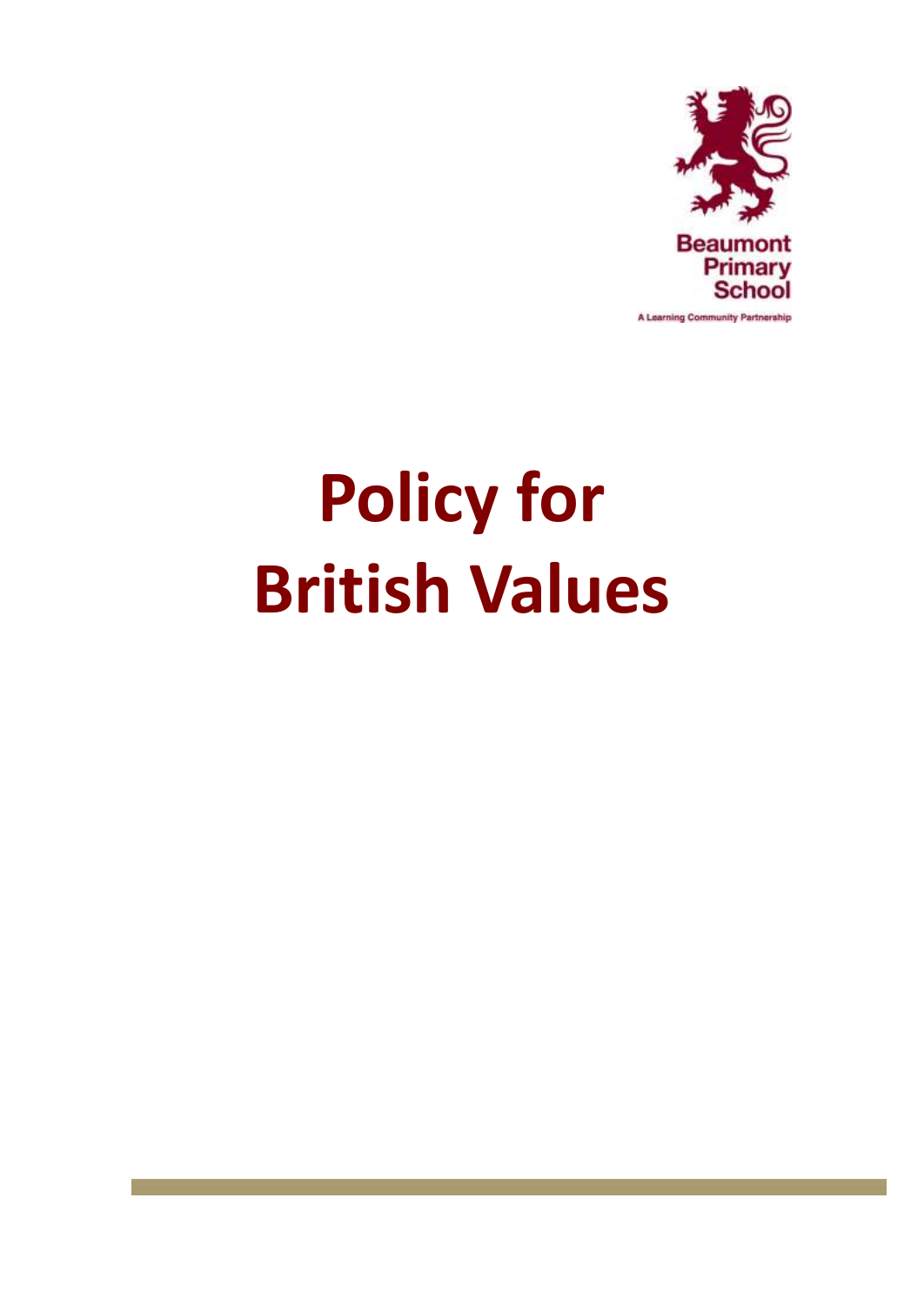# **Beaumont Primary School**

# **Policy for British Values at Beaumont Primary School**

Following recommendations from the DfE, discussions have taken place with staff and governors of Beaumont Primary School around the requirement to promote fundamental British values within our school.

The values identified are: democracy, the rule of law, individual liberty and mutual respect and tolerance of those with different faiths and beliefs. These shared values will be reinforced regularly through the curriculum for social, moral, spiritual and cultural education and evidenced at Beaumont Primary School in the following ways:

## **Democracy**

All pupils have the opportunity to make choices throughout the course of each school day. They are encouraged to consider their actions wisely and to voice their opinions appropriately, knowing that they are in a safe and supportive environment.

Our School Council is an elected body with two representatives from each class. Fellow classmates choose and vote for the children they feel will best represent their own views. At Council level, the children discuss issues raised in class and suggest ideas for ways to improve aspects of their school experience. Pupils also have a voice when they complete the school surveys, sent out each term.

At the beginning of each school year the children in each class will collaboratively create the class rules they want to see upheld regularly within their class.

# **The Rule of Law**

The importance of rules, particularly those that govern each class and the school, is reinforced throughout the school day. All staff are aware of the school rules and expected standards of behaviour, and these are consistently upheld across the school.

Within class lessons and assemblies/Collective Worship, pupils are taught the importance of our school rules and the reasons for having them. They also learn about the laws that govern our country, the values behind these and how they, like our school rules, are created to protect us all.

Rights and responsibilities are also discussed along with the consequences that follow when rules are broken. Visitors to the school, such as the Police, help reinforce these messages. The Year 6 class attend Citizenship training in preparation for Secondary School and taking their place in society.

Reward systems are in place across the school to encourage and promote positive behaviour. Also, and very importantly, regular communication takes place between home and school to ensure all parents/carers are aware of expectations.

### **Individual Liberty**

Within our school, we have created a safe and supportive environment where children are able to voice opinions and make their own choices. They are taught about their rights and responsibilities, and how to exercise these safely. The Personal, Social, Citizenship and Health Education curriculum enhances the development of social,